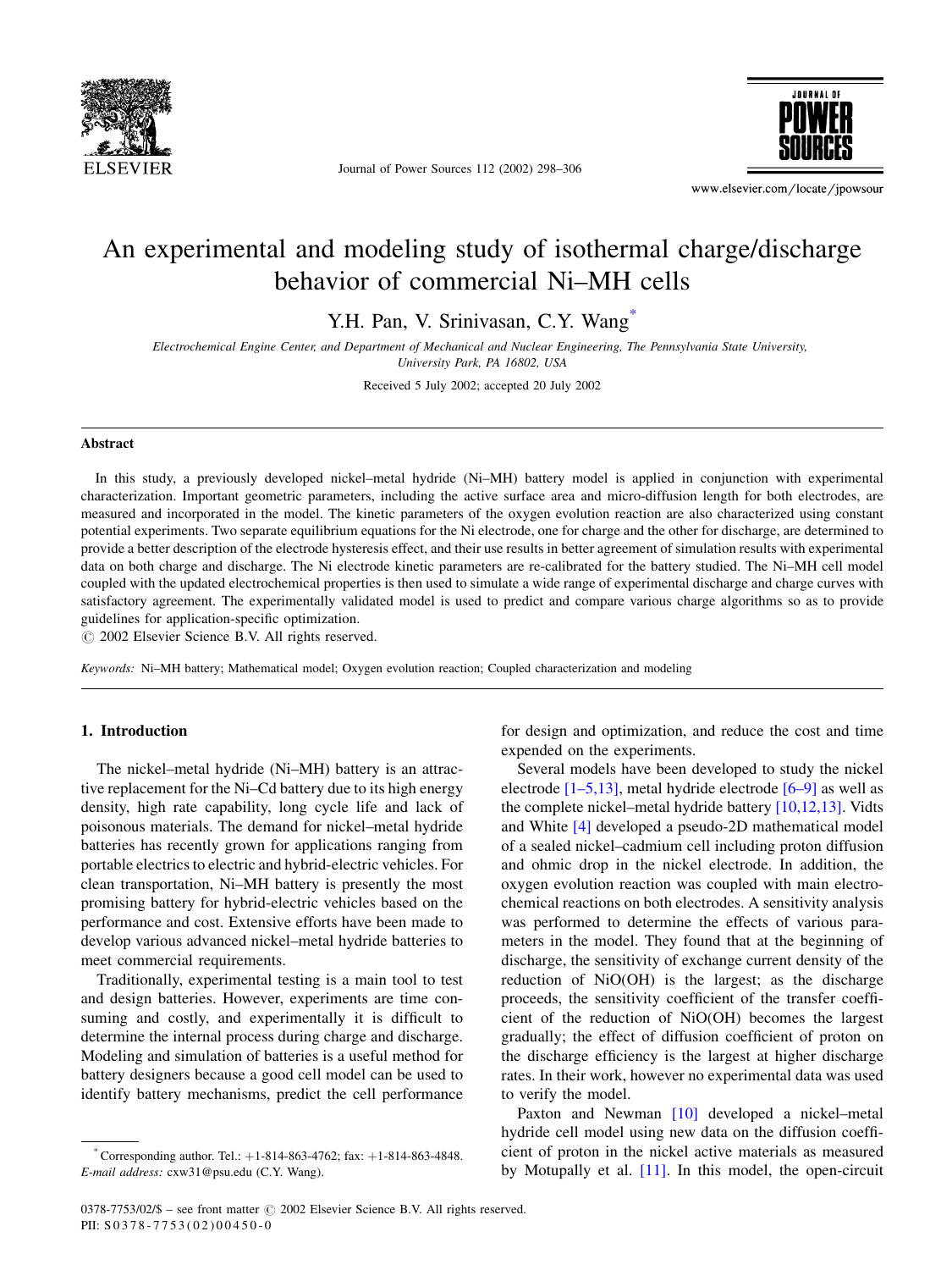potentials for both electrodes were experimentally measured as functions of the state of charge. They argued that the proton diffusion could be neglected in the low rate range they studied. They showed that during discharge, the potential drop at the nickel electrode is the largest loss of the nickel– metal hydride cell. Some experimental discharge curves from three different cells running at the 0.5 C discharge were compared with their model, but poor agreement can be seen due to a lack of most physico-chemical properties for the cells. The oxygen evolution reaction was not included.

A three-phase electrochemical model was developed by Gu et al. [\[12\]](#page-8-0) for nickel–metal hydride cells using the micromacroscopic coupled approach. By including the oxygen reaction in the cell, the effect of oxygen evolution on the cell voltage was assessed, in particular, the charge acceptance is correlated with the charge rate and the evolution of oxygen is responsible for the cell pressure build-up. In addition, they compared experimental data and modeling results for different rate charge and discharge processes; however, the agreement was not satisfactory in general for various charge and discharge rates.

The objective of this research is three-fold: (1) to produce benchmark experimental data with all needed physico-chemical properties that will be useful for all model validation exercises; (2) to refine the first-principles mathematical model of Gu et al. [\[12\]](#page-8-0) to more accurately describe the behavior of commercial Ni–MH cells under a wide range of operating conditions, particularly constant current (CC) charge and discharge, and constant voltage (CV) operation; and (3) to provide some design change examples for optimizing the performance of the battery using the validated model.

### 2. Model development

The nickel–metal hydride battery consists a Ni positive electrode and a MH negative electrode. During the discharge and charge processes, the electrochemical reactions taking place at both electrodes are given by:

Negative electrode

$$
MH + OH^{-\text{discharge}}_{\text{charge}} H_2O + e^-
$$
 (1)

with the side reaction

$$
\frac{1}{2}O_2 + H_2O + 2e^- \to 2OH^-
$$
 (2)

$$
H_2 + 2OH^- \rightarrow 2H_2O + 2e^-
$$
 (3)

Positive electrode

$$
\text{NiOOH} + \text{H}_2\text{O} + \text{e}^{-\frac{\text{discharge}}{\text{charge}}}\text{Ni(OH)}_2 + \text{OH}^- \tag{4}
$$

with the side reaction

 $OH^- \rightarrow \frac{1}{2}O_2 + H_2O + e^ \overline{\hspace{1cm}}$  (5)

$$
2H_2O + 2e^- \rightarrow H_2 + 2OH^-
$$
 (6)



Fig. 1. Schematic configuration of a battery module.

For these electrochemical reactions, we follow the derivation of Vidts and White [\[4\]](#page-8-0) and Vidts et al. [\[6\].](#page-8-0) Both liquid and solid phases are involved in species transfer during charge and discharge processes, and  $O_2$  transport in the gas and liquid phases is considered. Charge conservation equations are applied to both solid and liquid phases. From these conservation equations the solid and liquid phase potentials can be determined. The model used in this paper is identical to that of Gu et al. [\[12\]](#page-8-0) and hence is not repeated herein.

A battery module as schematically shown in Fig. 1 is composed of many cells connected in series, as well as in parallel. The module modeling can be approached by considering cells to be connected in series and in parallel as well as resistances of inter-cell and terminals. The battery module voltage can thus be related to the cell voltage by the following:

$$
V_{\rm s} = \sum_{j=1}^{N_{\rm s}} V_{\rm c}^j - \sum_{j=1}^{N_{\rm s}-1} I_{\rm s} R_{\rm conn}^j - \sum_{j=1}^2 I_{\rm s} R_{\rm t}^j \tag{7}
$$

where  $N_s$  is the number of cell in series,  $I_s$  is the current flowing through the battery stack,  $R_{\text{conn}}^j$  is the j-th connector resistance and  $R_t^j$  is the j-th terminal resistance. Assuming that all cells in the module behave identically, the cell voltage,  $V_c^j \equiv V_c$ , can thus be expressed as:

$$
V_{\rm c} = \frac{1}{N_{\rm s}} \left[ V_{\rm s} + (N_{\rm s} - 1) R_{\rm conn} I_{\rm s} + 2R_{\rm t} I_{\rm s} \right]
$$
 (8)

Here,  $V_c$  is the common voltage of single cells.

#### 3. Numerical procedure

As elaborated in Gu et al. [\[12\]](#page-8-0), all equations in this model are discretized by the finite volume method and solved by a general-purpose computation fluid dynamic (CFD) code. The initial condition is set according to the initial state of charge (SOC) and species concentrations. The boundary condition depends on the charge/discharge mode. The size of a finite volume is about 1/20 of an electrode thickness. A typical discharge simulation requires about 5 min of CPU time on a PC with 450 MHz CPU.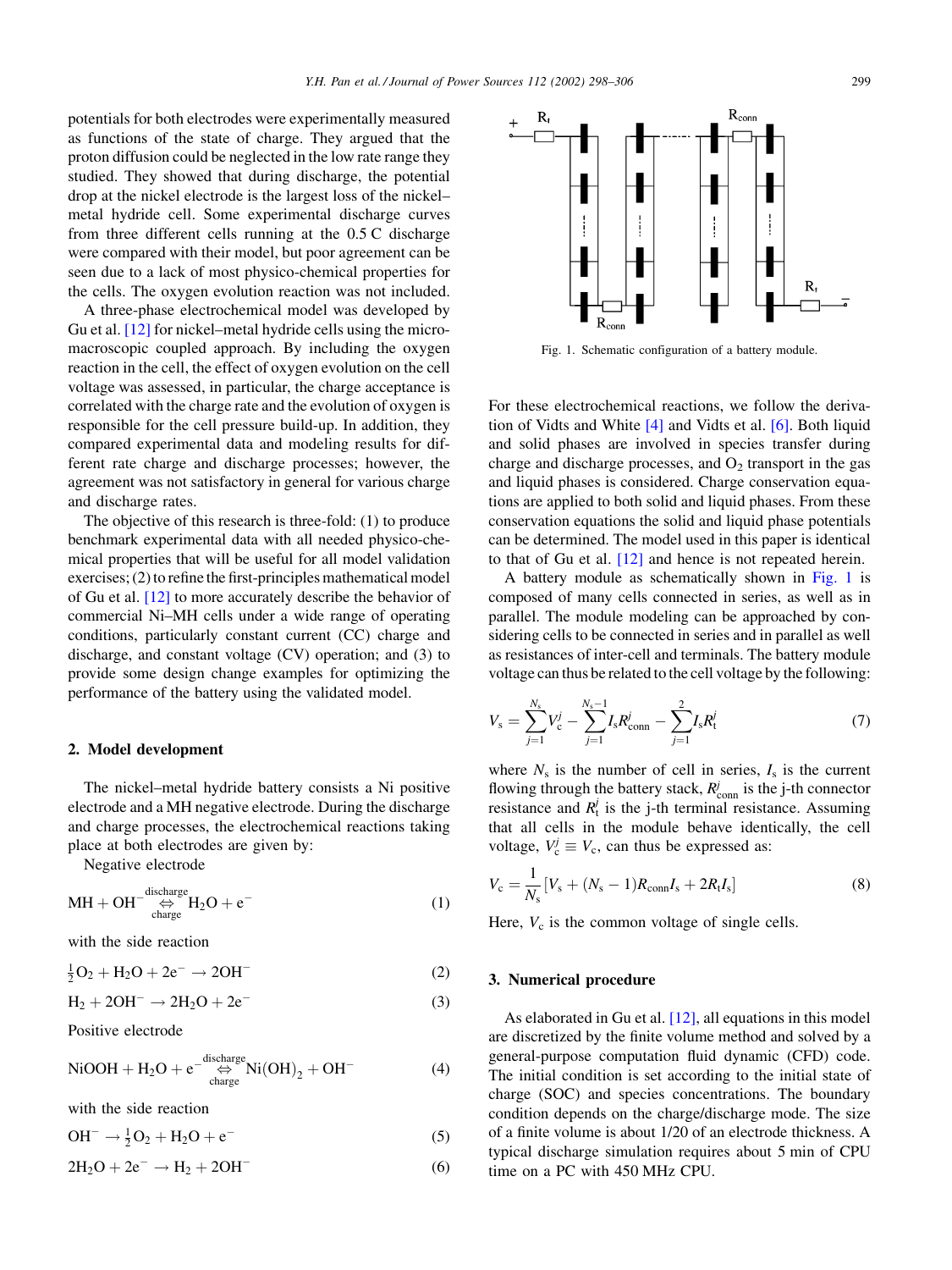# 4. Experimental

All experiments are performed on a commercial nickel– metal hydride battery of nominal capacity 95 Ah, which consists of ten cells in series. Experiments were performed with a computer-controlled battery testing system (Arbin Instruments). To keep the isothermal conditions, fans have been used to induce forced convection, and the variations of temperature were determined to be within  $5^{\circ}$ C by thermocouples placed on the surface of the tested batteries. The same charge process was used for all discharge experiments: 20 A CC step until the battery voltage reaches 14.35 V, followed by a CV step until the charge capacity reaches 100 Ah, finally rests for 1 h after each full charge. The discharge cutoff voltage for all low rates is 10.5 V, but this is lowered to 10.0, 9.5, and 8.0 V for 1, 2, and 3 C-rates, respectively. For all charge experiments, fully discharge the battery by constant 0.1 C-rate until the cutoff voltage of 10.5 V. During charge, the cutoff voltage was set at 15 V at high rates, and at low rates batteries were allowed to reach the maximum voltage.

#### 5. Results and discussion

# 5.1. Experiment data

#### 5.1.1. Reproducibility of battery data

The mathematical model is developed to predict and simulate the behavior of a single cell. Therefore, only when the variations among the cells in a battery module were small enough, the simulation could be used to predict the battery performance and direct its design. Fig. 2 shows the constant current discharge curve and error bars for different cells at 0.2 C-rate discharge. It is obvious that the performances of different cells are quite similar. Therefore, it is reasonable to



Fig. 2. Reproducibility of cell data during discharge.

use the cell model, which assume that each cell has the same behavior as others, to simulate an entire battery and predict its behaviors.

# 5.1.2. Determination of the surface area of electrode

The surface areas of both electrodes are determined by BET method; for the Ni electrode, it has a BET surface area of 26.5  $\text{m}^2/\text{g}$ , and for the MH electrode, it has a surface area of 1.9 m<sup>2</sup>/g. The specific surface area of each electrode,  $a_0$ , can be expressed by:

$$
a_0 = \rho S \tag{9}
$$

where S is the BET surface area and  $\rho$  the density of each electrode. Assuming that all particles are spherical, thus the total solid volume is given by:

$$
V_s = V(1 - \varepsilon_0) = \frac{4}{3} n \pi r^3
$$
\n(10)

The total solid surface area, s is expressed by:

$$
s = 4\pi n r^2 \tag{11}
$$

Therefore, the surface area  $a_0$  can be related to porosity and the radius of particles by the following equation:

$$
a_0 = \frac{s}{V_s} = \frac{3(1 - \varepsilon_0)}{r}
$$
 (12)

Assume a known porosity, the equivalent radius can be determined from the above equation. All geometrical para-meters that are different from those in Gu et al. [\[12\]](#page-8-0) are now listed in Table 1.

#### 5.1.3. Oxygen evolution

It is known that the effect of oxygen reaction is important at the late stage of charge. In order to describe the oxygen reaction accurately, constant potential experiment is carried out, in which the battery is first charged at C/4 rate until a sufficiently high potential to ensure nearly full charge, and subsequently the potential is held steady

| Table 1<br>Cell geometrical parameters |                       |                                  |
|----------------------------------------|-----------------------|----------------------------------|
| Parameter                              | Value                 | Unit                             |
| Ni electrode                           |                       |                                  |
| Thickness                              | 0.045                 | cm                               |
| Projected electrode area               | $14 \times 11$        | $\text{cm}^2$                    |
| $r_{\rm Ni}$                           | 784000                | $\text{cm}^2/\text{cm}^3$        |
| $\varepsilon_{\rm Ni}$                 | 0.33                  |                                  |
| $a_{\rm Ni}$                           | $1.56 \times 10^{-4}$ | cm                               |
| Separator                              |                       |                                  |
| <b>Thickness</b>                       | 0.017                 | cm                               |
| MH electrode                           |                       |                                  |
| <b>Thickness</b>                       | 0.029                 | <sub>cm</sub>                    |
| $a_{\text{MH}}$                        | 57490                 | cm <sup>2</sup> /cm <sup>3</sup> |
| $\varepsilon_{\rm MH}$                 | 0.52                  |                                  |
| $r_{\text{MH}}$                        | $2.5 \times 10^{-5}$  | cm                               |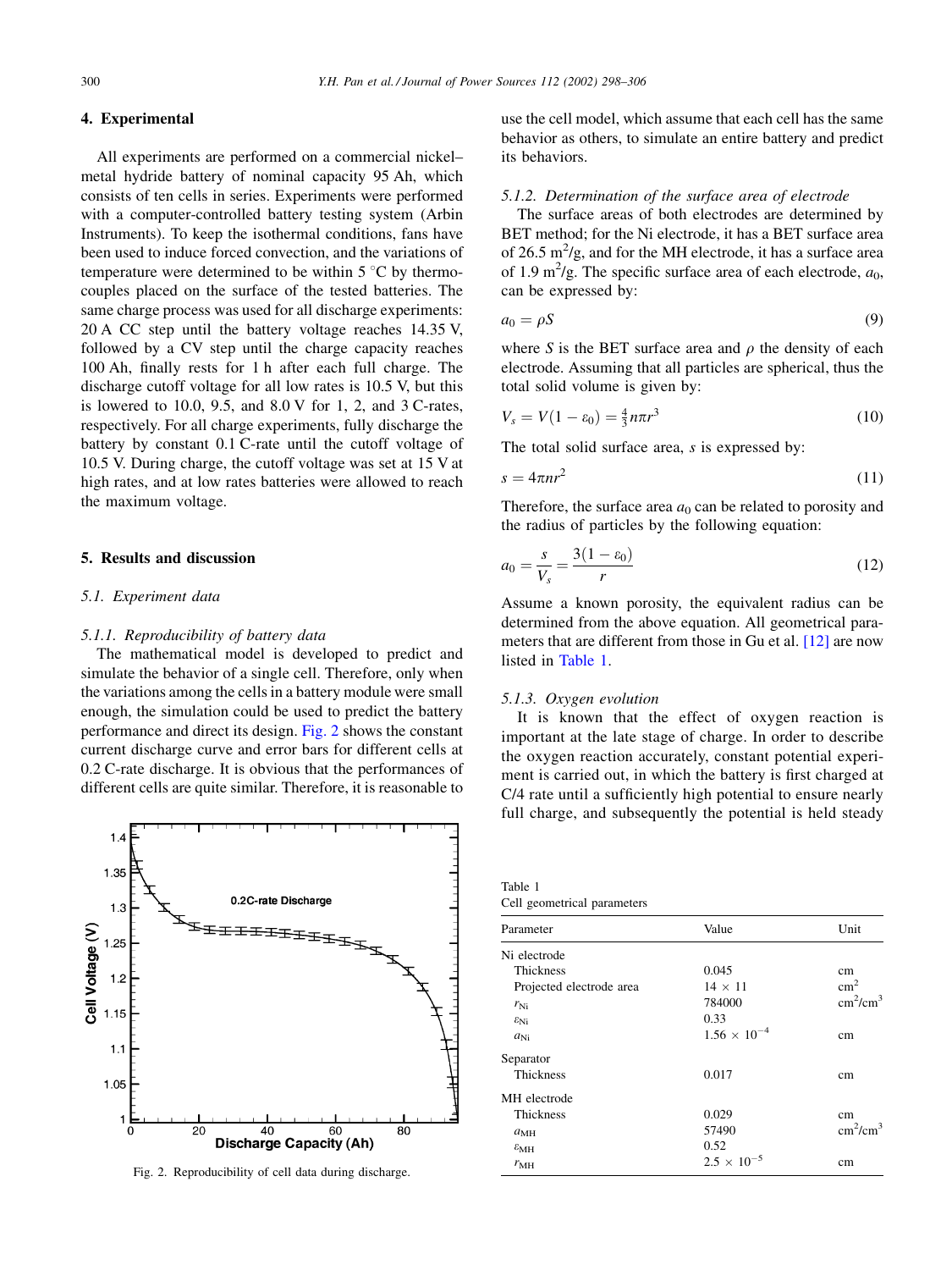until the charge current reaches a steady value. This current can be considered as the oxygen reaction current. Due to the small transfer current density, it is suitable to assume that all concentration distributions within the battery are uniform, and that the ohmic drop as compared to the kinetic polarization within the porous electrode is small, namely, the potential distribution within the electrode is uniform. Based on these assumptions, Tafel equation can be used to describe oxygen evolution reaction as shown below:

$$
\eta = a + b \log(i) \tag{13}
$$

where  $\eta$  is the overpotential of the oxygen evolution reaction and i the true reaction current density of the oxygen reaction, which can be calculated by:

$$
i = \frac{i_s}{a_0 l} \tag{14}
$$

Here  $i<sub>s</sub>$  is the superficial current density, i.e.

$$
i_s = \frac{I}{A} \tag{15}
$$

 $l$  is the thickness of the Ni electrode,  $I$  is the total current passing through the battery, and A is the projected surface area of the Ni electrode. The values of  $a$  and  $b$  are found in Fig. 3. If the ohmic drop cannot be neglected or the concentration distribution is not uniform, porous electrode theory [\[14\]](#page-8-0) should be used instead. From the following two equations:

$$
a = -\frac{2.3RT}{\alpha_a F} \log i_0 \tag{16}
$$

$$
b = \frac{2.3RT}{\alpha_a F} \tag{17}
$$

the exchange current density of oxygen evolution reaction,  $i_0 = 7.83 \times 10^{-15}$  A/cm<sup>2</sup>, and the transfer coefficient of anode reaction,  $\alpha_a = 1.5$ , are found.



 $0.6$ **Two-parameter Marquies Fit** Potential  $($ V $)$ <br>Potential  $($ **Nernst Equation** Equation (19)  $\Box$  $\Box$ **Experiment data**  $0.2$ 0.5<br>State of Charge  $0.25$ 0.75

Fig. 4. Comparison of different equilibrium potentials.

#### 5.2. Model-experimental comparisons

The difference between the predicted cell open-circuit potential and experimental data is clearly seen in Fig. 4, where the low rate (0.05 C-rate) data is compared to various thermodynamic expressions. Note that Fig. 4 assumes that a low rate experiment can be used to approximate the equilibrium potential of the cell as a function of SOC. In other words, it is assumed that kinetic, ohmic, mass transfer losses and self-discharge due to oxygen evolution can be neglected under such rate.

In the Ni–MH battery system, the capacity of MH electrode is much larger than that of Ni electrode due to the overcharge and overdischarge reserve. Therefore, the state of charge of the MH potential usually stays at the middle part. According to Haran et al.'s [\[8\]](#page-8-0) experimental data, the equilibrium potential of MH electrode in this part is nearly constant. Thus, during discharge/charge the MH potential can be assumed constant at low rates (0.05 C-rate for discharge and 0.1 C-rate for charge). Accounting for the intercalation in the Ni electrode, a one-parameter Margules model was used in Gu et al. [\[12\]](#page-8-0) to correct the activity of proton. A two-parameter Margules expression correcting Nernst equation for Ni electrode is also shown in Fig. 4, which can be expressed as:

$$
E^{0} = 0.3854 + \frac{1}{38.94} \ln\left(\frac{x}{1-x}\right)
$$
  
+ 
$$
\frac{1}{19.97} (2 \times 0.8186 - 0.8186 \times 4(1-x) - 2 \times 0.9498
$$
  
+ 
$$
6 \times 0.9498(1-x) - 3 \times 0.9498(1-x)^{2})
$$
(18)

where  $E^0$  is the equilibrium potential of the Ni electrode and  $x$  is the state of charge. It can be seen that the two-parameter Margules model makes the curve flatter than the one predicted by Nernst equation. However, the slope of the curve at intermediate SOC is much steeper than that seen experi-Fig. 3. Tafel plot of oxygen evolution reaction. mentally, and it still cannot capture the main shape of the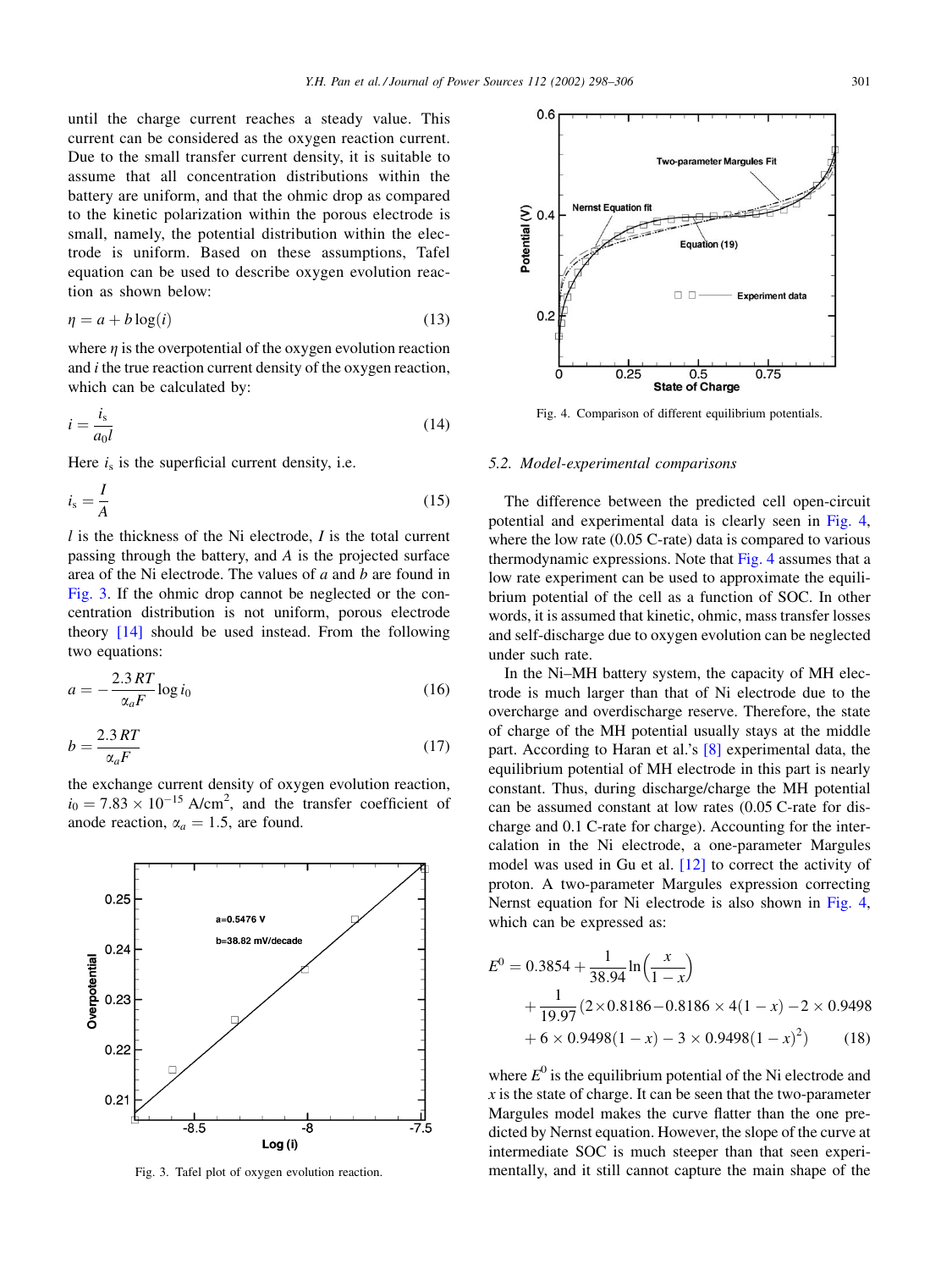equilibrium potential curve. Considering the inability of these theoretical models to fit the data, the data was curve-fitted to the following equation:

$$
E^{0} = 0.314 + \frac{1}{38.94} \times \ln\left(\frac{x}{1-x}\right) + 0.5997x - 1.1889x^{2} + 0.5937x^{3} + 0.0985x^{4}
$$
 (19)

This expression is subsequently employed in the mathematical model.

According to Paxton and Newman [\[10\]](#page-8-0) and Gu et al.'s [\[12\]](#page-8-0) work, the proton diffusion would not be important if the proton diffusion length is small. The length measured in this work is substantially smaller than the length used by Gu et al. [\[12\]](#page-8-0). Therefore, the present diffusion coefficient of proton is the same as Gu et al.  $[12]$ , measured by MacArthur  $[15]$ .

From Paxton and Newman's [\[10\]](#page-8-0) discussion, the parameters of the nickel electrode affect the battery discharge behavior most. Thus, we fit the highest rate discharge curve to obtain a more realistic set of kinetic parameters of Ni electrode. Table 2 shows new kinetic parameters used in the corresponding simulation study. Note that the product of the specific surface area and exchange current density used in the present work is only slightly different from the value used by Gu et al. [\[12\]](#page-8-0) for the Ni electrode and is exactly the same for the MH electrode. In addition, the transfer coefficient,  $\alpha$ , which affects the shape of the discharge curve of Ni electrode, is another parameter adjusted for better agreement with the experimental data.

Fig. 5 displays a comparison between experimental and simulated discharge curves over a wide range of C-rates. It can be seen that the main shapes of the experimental discharge curves were captured successfully by the simulation. Especially at 0.1 C-rate, even the initial quick drop in the cell potential was predicted well, showing that at low rate discharge Nernst equation controls the behavior of the battery. At the middle part, all predictions are in good agreement with the measured curves. It can be found that the prediction of battery capacity is fairly accurate at all rates. Changing the diffusion coefficient in the model does not affect the discharge curve, thus indicating that the proton transport is not a limiting step, in accordance with the observations of Paxton and Newman [\[10\]](#page-8-0) and Gu et al. [\[12\].](#page-8-0) In summary, the present Ni–MH model coupled with the well-characterized kinetic and transport properties results in generally satisfactory agreement with discharge data over a wide range of rates.

Due to the hysteresis effect on Ni electrode, the opencircuit potential equation for both discharge and charge

Table 2 Kinetic parameters for Ni electrode

| 0.5<br>0.5 | $A/cm^3$         |
|------------|------------------|
|            | $0.4194^{\rm a}$ |

<sup>a</sup> Obtained from individual values of a and  $i_0^{\text{Ni}}$  listed in Gu et al. [\[12\].](#page-8-0)



Fig. 5. Comparison of simulated battery voltages (solid lines) with experimental data (symbols).

processes may not be the same. Because of oxygen evolution reaction during the charge process, which can significantly affect the end part of the charge process, we cannot use the same method as for discharge to determine the open-circuit equilibrium potential of the charge process. Instead, we use the same formula as the discharge part, but slightly adjust the coefficients to obtain the charge open-circuit potential of Ni electrode as follows (also shown in Fig. 6):

$$
E^{0} = 0.494 + \frac{1}{38.94} \times \ln\left(\frac{x}{1-x}\right)
$$
  
+ 0.07841x - 0.224424x<sup>2</sup> + 0.044965x<sup>3</sup> + 0.044965x<sup>4</sup> (20)

With the above open-circuit potential for charge but otherwise all the same physico-chemical properties as for discharge,



Fig. 6. Open-circuit potential of Ni electrode with respect to state of charge (solid lines for model and symbols for experimental data).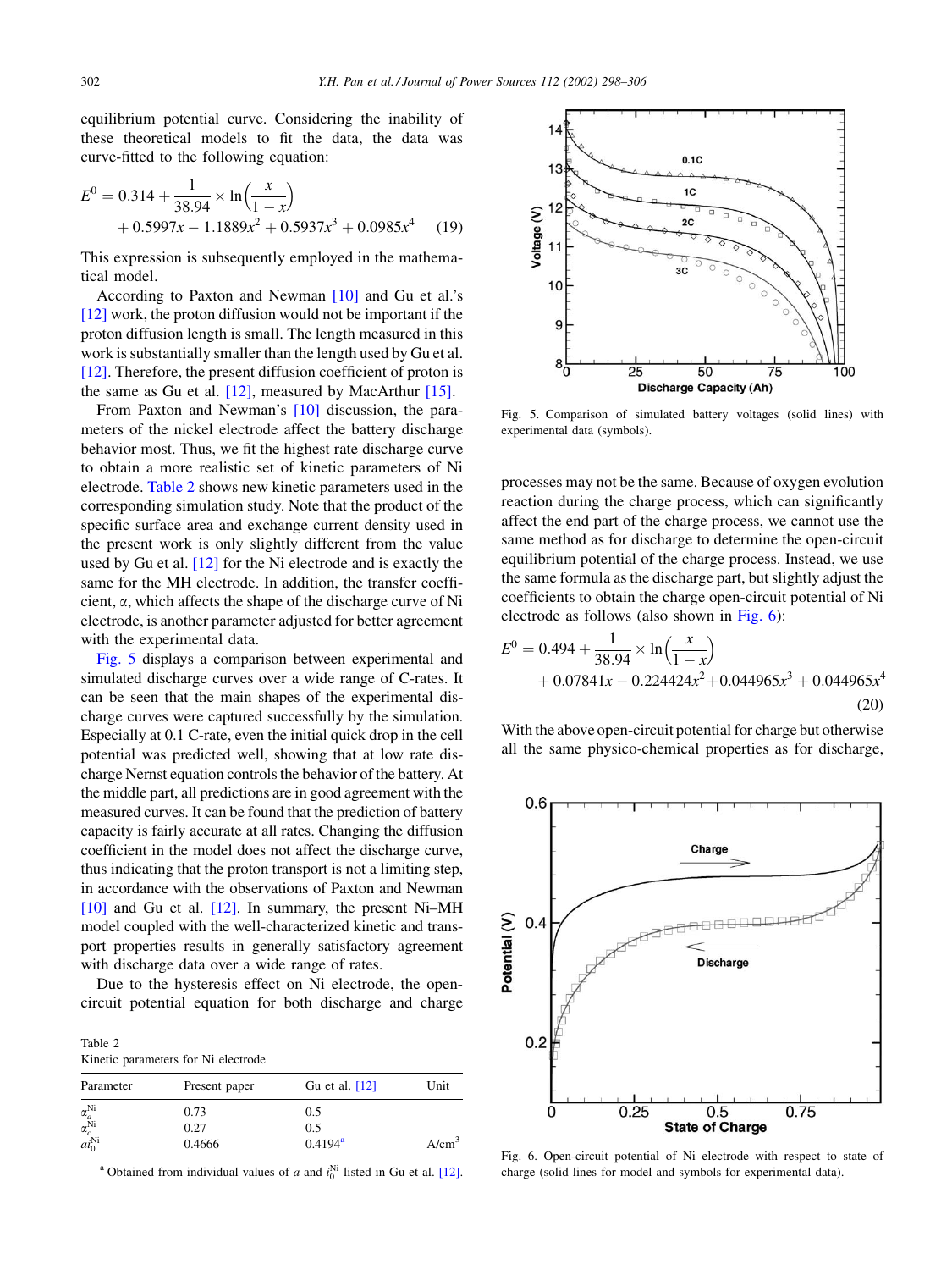

Fig. 7. Comparison of simulation battery voltages (solid lines) with experimental data (symbols).

Fig. 7 displays a comparison of the simulated and measured charge curves over a range of C-rates. It can be seen that the simulations agree well with the experimental data. From the plot, we can see that at the beginning of charge, the potentials for all rates increase fast, then become nearly constant until 90 Ah, followed by a steep increase again near full charge, and lastly a constant plateau due to the balance of oxygen evolution and recombination reactions within the battery. It is interesting to observe that the plateau of each curve in overcharge occurs almost at the same charge capacity. This seems to suggest that the oxygen cycle does not start until full charge.

From the model, one can conveniently calculate the respective distributions of the main reaction and oxygen evolution reaction currents. It can be seen from Fig. 8 that the side reaction current is relatively small before the charge



Fig. 8. Comparison of oxygen reaction current (dashed lines) and main reaction current (solid lines) for various C-rates during charge.



Fig. 9. Comparison of battery charge curves with (solid lines) and without oxygen reaction (dashed lines).

capacity reaches 85 Ah for all rates charge. After that the side reaction rate increases sharply until reaching the total charge current. Charging beyond 102 Ah, nearly the entire charge current for all rates is to supply the oxygen reaction.

Fig. 9 shows the predicted effects of oxygen reaction on the charge potential. During charge, most part of the charge curve is not affected by oxygen reaction, in consistency with Fig. 8. It is interesting that oxygen side reaction affects charge potential at low rates much more than at high rates. This is the main reason why it is not suitable to consider the low rate charge curve as the equilibrium potential due to the oxygen evolution.

#### 5.3. Battery design

The charge algorithm is an important part of battery applications, especially for electric and hybrid electric vehicles, because it is desirable to charge the battery in the shortest time and at the highest charge efficiency. However, both goals cannot be achieved simultaneously because the parasitic current associated with oxygen reaction increases with charge rate and state of charge. Charge algorithms are typically optimized by experimental trialand-error. Using a validated model to assist in this optimization can be a cost-effective alternative.

Charge algorithms typically consist either of a constant current step, or of a constant current step followed by a constant voltage step. [Fig. 10](#page-6-0) displays the latter method for the 12 V Ni–MH battery and shows the final state of charge and charge efficiency as functions of the voltage step level. The charge efficiencies for all charge rates decrease with the final voltage level, due to the side reactions having more effect at higher potentials. The final SOC is solely determined by the voltage level, regardless of the rate of current used in the first step, and increases with the voltage level.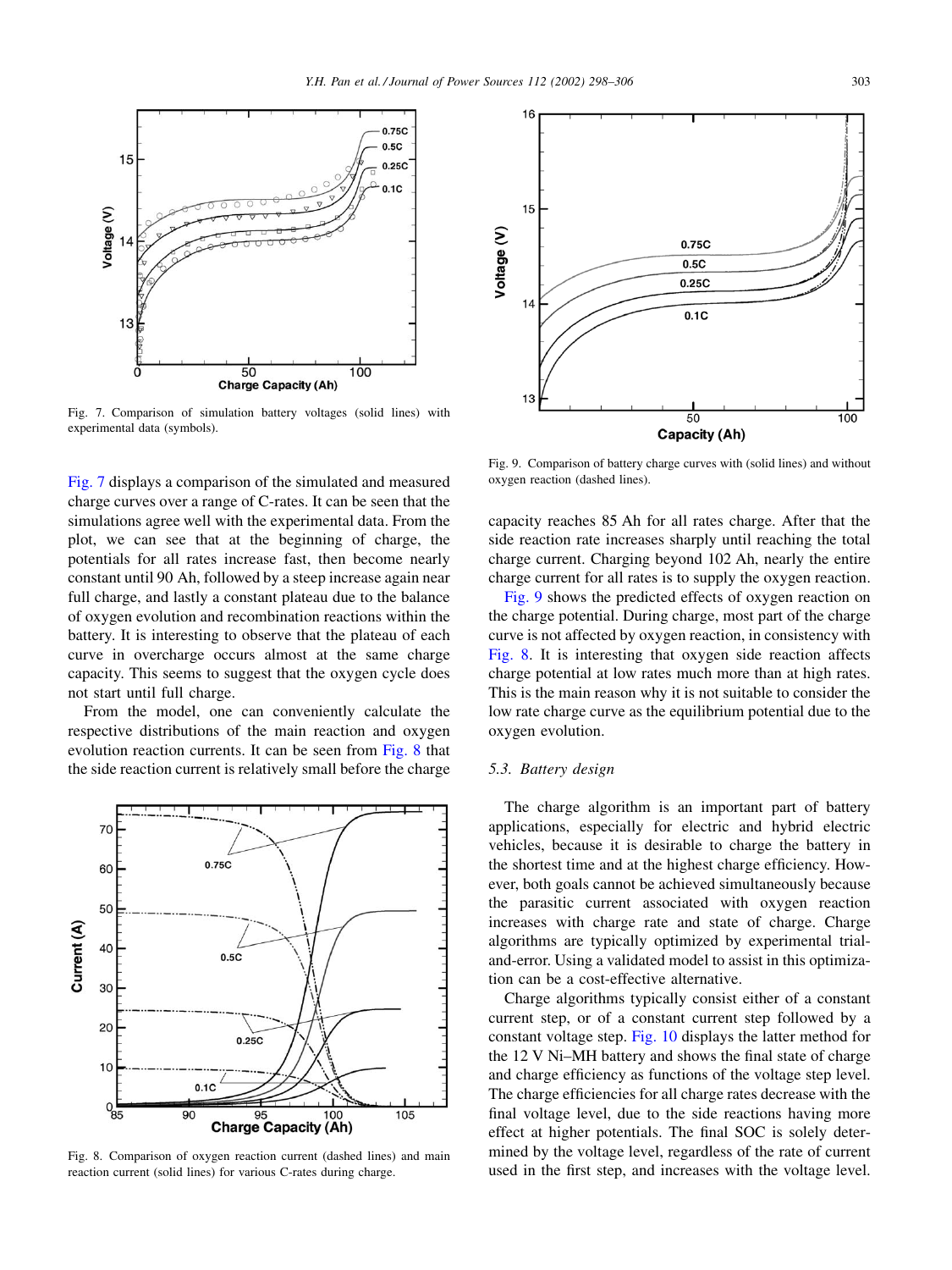<span id="page-6-0"></span>

Fig. 10. Charge efficiency (solid lines) and final state of charge (dashed lines) for a 12 V Ni–MH battery by constant current followed by constant voltage method.

The charge efficiency shows the opposite trend; the efficiency decreases at a certain C-rate as the voltage level is increased. On the other hand, the figure shows that the charge efficiency increases with charge rate at a certain charge voltage. This increase is shown more clearly in Fig. 11, which further indicates that the charge efficiency becomes nearly constant above 0.5 C. It is evident from the discussion above that low rate charging, e.g. 0.1 C, up to a particular constant voltage level is not desirable due to the low charge efficiency. A compromise between these competing effects must be made to determine the optimum algorithm.

Fig. 12 shows the charge efficiency with respect to the charge input for constant current charge method. The charge efficiency increases with the charge rate and then reaches a maximum between 0.5 and 1 C. The efficiency decreases with charge rates above 1 C. The charge efficiency is high at the beginning of charge for low charge rates (e.g.  $<0.25$  C), but then decreases quickly with the charge input. It is interesting that the charge efficiency at low charge rates for constant current charging is lower than for higher rates. These observations show that charge rates near 1 C are optimal for achieving maximum charge efficiency.



Fig. 11. Charge efficiency as a function of C-rate by constant current followed by constant voltage method. Fig. 12. Charge efficiency of battery at different constant charge rates.

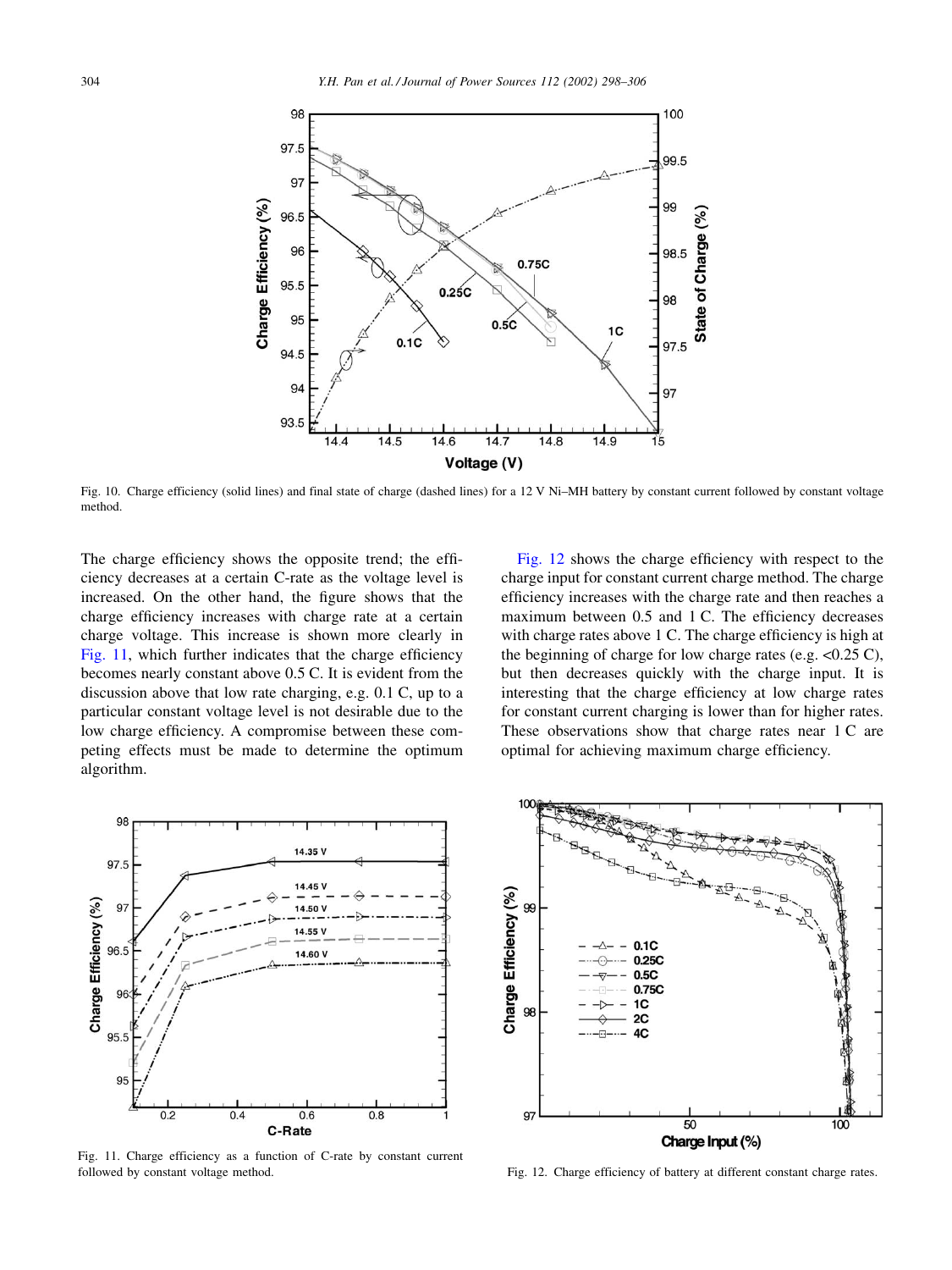

Fig. 13. Parasitic current of oxygen reaction at different constant charge rates.

Fig. 13 displays the oxygen reaction current with respect to charge input for different charge rates. As expected, larger charge rates result in higher side reaction currents. This result seems to suggest that the charge efficiency decreases with the increase of charge rate due to the larger side reaction current at the higher charge rate. However, the charge time is also different for different rates, and the total charge capacity that goes into the side reaction is determined by the product of time and current. The charge capacity consumed by the side reaction at different charge rates with respect to charge input is plotted in Fig. 14. The side reaction charge capacity is the lowest at intermediate charge rates, with the highest for both 0.1 and 4 C, which agrees with the conclusion drawn from [Fig. 12](#page-6-0).



Fig. 14. Charge capacity consumed by the oxygen reaction for different charge rates.



Fig. 15. The final state of charge as a function of the terminating voltage in constant current charge.

Fig. 15 shows the relationship between the final state of charge and the terminating battery voltage during constant current charging. The relationship for all charge rates exhibits the same trend: initially the state of charge increases gradually, followed by a sharp increase, and then tails off as the SOC approaches 100%. The charge efficiency for a given charge rate, however, decreases with the terminating voltage as shown in Fig. 16. The main reaction charge efficiency drops off sharply as the cell potential approaches a certain value because the charge current is used dominantly in the oxygen cycle. Figs. 15 and 16 can be used to determine the cutoff voltage of constant current charge algorithm according to the desired charge efficiency and state of charge.



Fig. 16. Charge efficiency vs. final voltage for constant current charge.